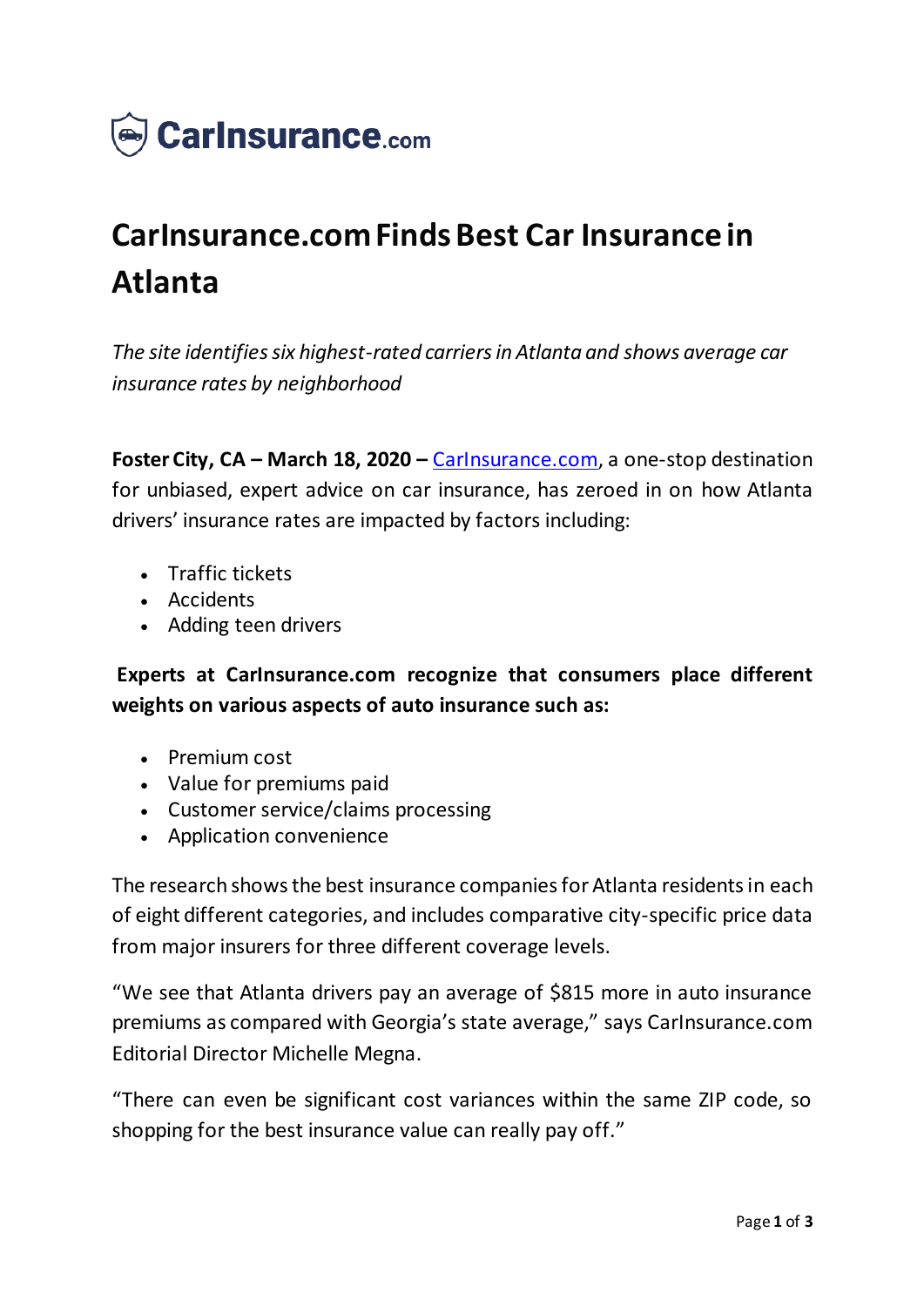The complete study: **Best [Car Insurance in Atlanta, GA](https://www.carinsurance.com/atlanta-car-insurance-ga/)**, includes useful information on local commute times, traffic congestion, traffic fatalities, DUIs, and vehicle ownership statistics.

Readers can also use CarInsurance.com's [ZIP Code Calculator](https://www.carinsurance.com/calculators/average-car-insurance-rates.aspx) to receive rate information tailored to their exact location.

Michelle Megna is available to comment on what is unique about car insurance in Atlanta and how consumers can save money when shopping for auto insurance.

## **About CarInsurance.com**

[CarInsurance.com](https://www.carinsurance.com/) is owned and operated by QuinStreet, Inc. (Nasdaq: [QNST\)](https://www.nasdaq.com/symbol/qnst), a pioneer in delivering online marketplace solutions to match searchers with brands in digital media.

QuinStreet is committed to providing consumers and businesses with the information and tools they need to research, find and select the products and brands that meet their needs. CarInsurance.com is a member of the company's expert research and publishing division.

CarInsurance.com is a one-stop online destination for car insurance information, providing unbiased, expert advice on how to shop for insurance plans, what consumers should pay and what coverage they can get from a policy.

Since 2003, CarInsurance.com has been educating consumers through its breadth of expert content, tools, and in-depth studies to help site visitors make informed decisions about their car insurance.

Website: <https://www.carinsurance.com/> Twitter: [@carinsurance](https://twitter.com/carinsurance) Facebook: <https://www.facebook.com/carinsurance>